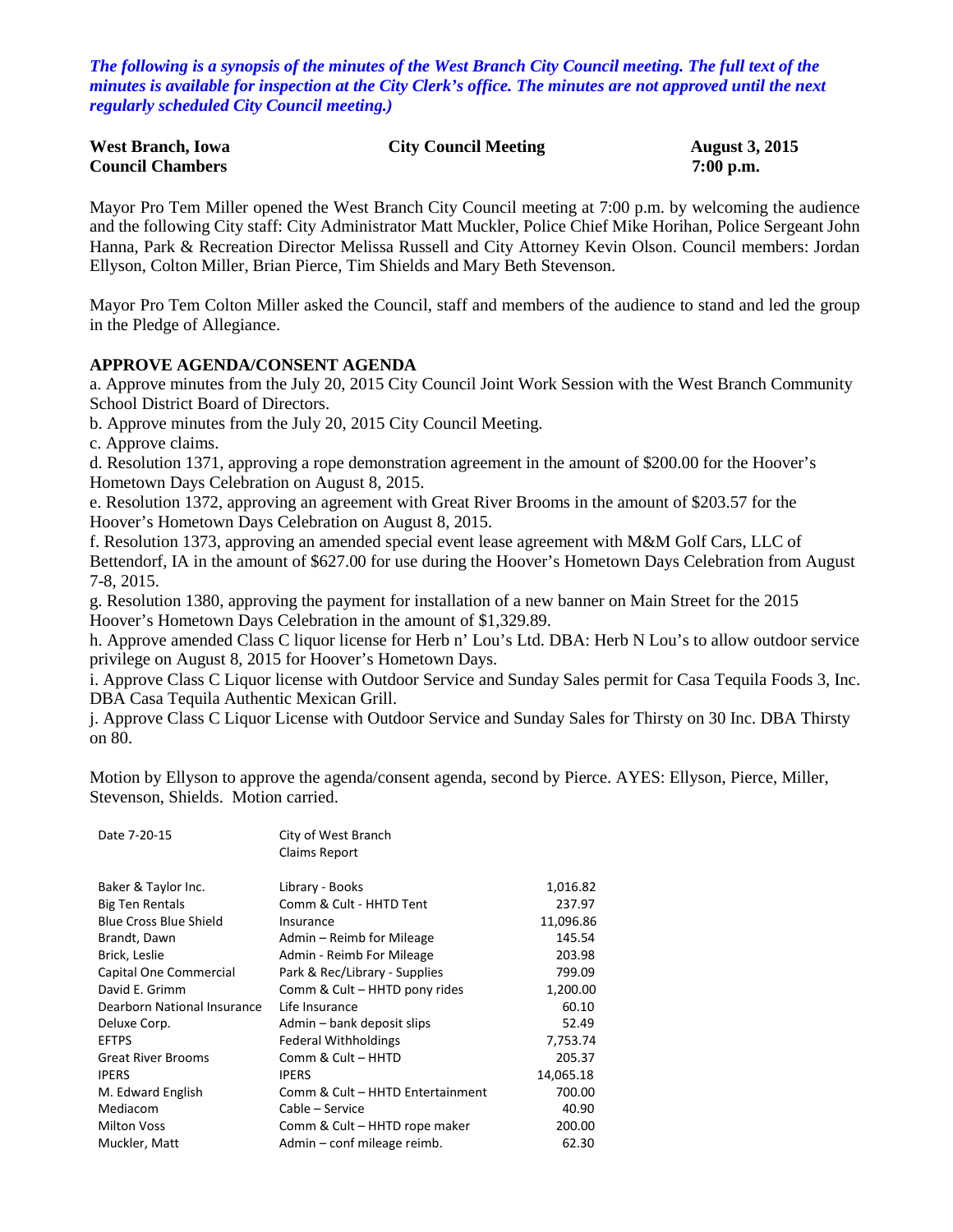| Noah Reimer Prod.          | Library – summer program $CD's$  | 72.00     |
|----------------------------|----------------------------------|-----------|
| Payroll Expense            | Payroll Expense - 7/31/15        | 30,752.44 |
| Overdrive Inc.             | Library – FY16 Bridges ebook fee | 443.98    |
| <b>Pitney Bowes</b>        | Library $-$ postage              | 273.53    |
| Treasurer State of Iowa    | State Withholding Tax            | 4,101.00  |
| United States Treasury     | Payroll Expense                  | 2,874.98  |
| <b>Wageworks</b>           | Flex - HCFSA2015 payment         | 20.00     |
|                            | <b>Grand Total</b>               | 76,378.27 |
|                            |                                  |           |
| <b>Fund Totals</b>         |                                  |           |
| 001 General Fund           | 33,349.30                        |           |
| 031 Library                | 8,912.08                         |           |
| 112 Trust and Agency       | 14,285.76                        |           |
| 600 Water Fund             | 10,321.96                        |           |
| 610 Sewer Fund             | 9,489.17                         |           |
| 950 BC/BS Flexible Benefit | 20.00                            |           |
| <b>Grand Total</b>         | 76,378.27                        |           |

### **COMMUNICATIONS/OPEN FORUM**

Planning & Zoning Commission Chair Roger Laughlin updated the City Council on the construction of two additional volleyball courts at Beranek Park. Lighting was discussed. Laughlin advocated for the addition of poles to be placed adjacent to the courts to provide lighting. The poles are being donated by Alliant Energy.

#### **PUBLIC HEARING/NON-CONSENT AGENDA**

Third Reading of Ordinance 731, amending the Code of Ordinances of the City of West Branch by transferring the responsibilities of the Zoning Board of Adjustment into a New Chapter of Said Code of Ordinances./Move to action.

Motion by Stevenson, second by Pierce to approve Ordinance 731. AYES: Stevenson, Pierce, Ellyson, Shields, Miller. Motion carried.

A summary of Ordinance No. 731 is listed below. The full text of the ordinance is available for review at the West Branch City Office, 110 N. Poplar Street, West Branch, IA 52358 and is also posted on the City Website.

#### ORDINANCE NO. 731

### AN ORDINANCE AMENDING THE CODE OF ORDINANCES OF THE CITY OF WEST BRANCH BY TRANSFERRING THE RESPONSIBILITIES OF THE ZONING BOARD OF ADJUSTMENT INTO A NEW CHAPTER OF SAID CODE OF ORDINANCES.

The current West Branch City Code delineates in Chapters 22-28 of the City Code the duties and responsibilities of all West Branch Boards and Commissions with the exception of the Zoning Board of Adjustment. The Zoning Board of Adjustment of the City of West Branch, Iowa, believes that a consistent and uniform City Code is desirable and has made a recommendation to the City Council to adopt a new Chapter 29, which would outline specific duties and responsibilities of the Zoning Board of Adjustment. Chapter 29 includes current language which is already in the West Branch City Code, additional and clarifying text from the Iowa Code, new text that outlines the selection of a chair and a vice-chair for the Board, clarifying language on the powers of the Board, and new text that addresses unintended conflicting issues and omissions.

Passed and approved this 3rd day of August, 2015.

| <b>First Reading:</b> | June 29, 2015  |  |
|-----------------------|----------------|--|
| Second Reading:       | July 20, 2015  |  |
| Third Reading:        | August 3, 2015 |  |

\_\_\_\_\_\_\_\_\_\_\_\_\_\_\_\_\_\_\_\_\_\_\_\_\_\_\_\_\_\_\_\_\_\_\_\_\_\_\_

Attest:

Colton Miller, Mayor Pro Tem

Matt Muckler, City Administrator/Clerk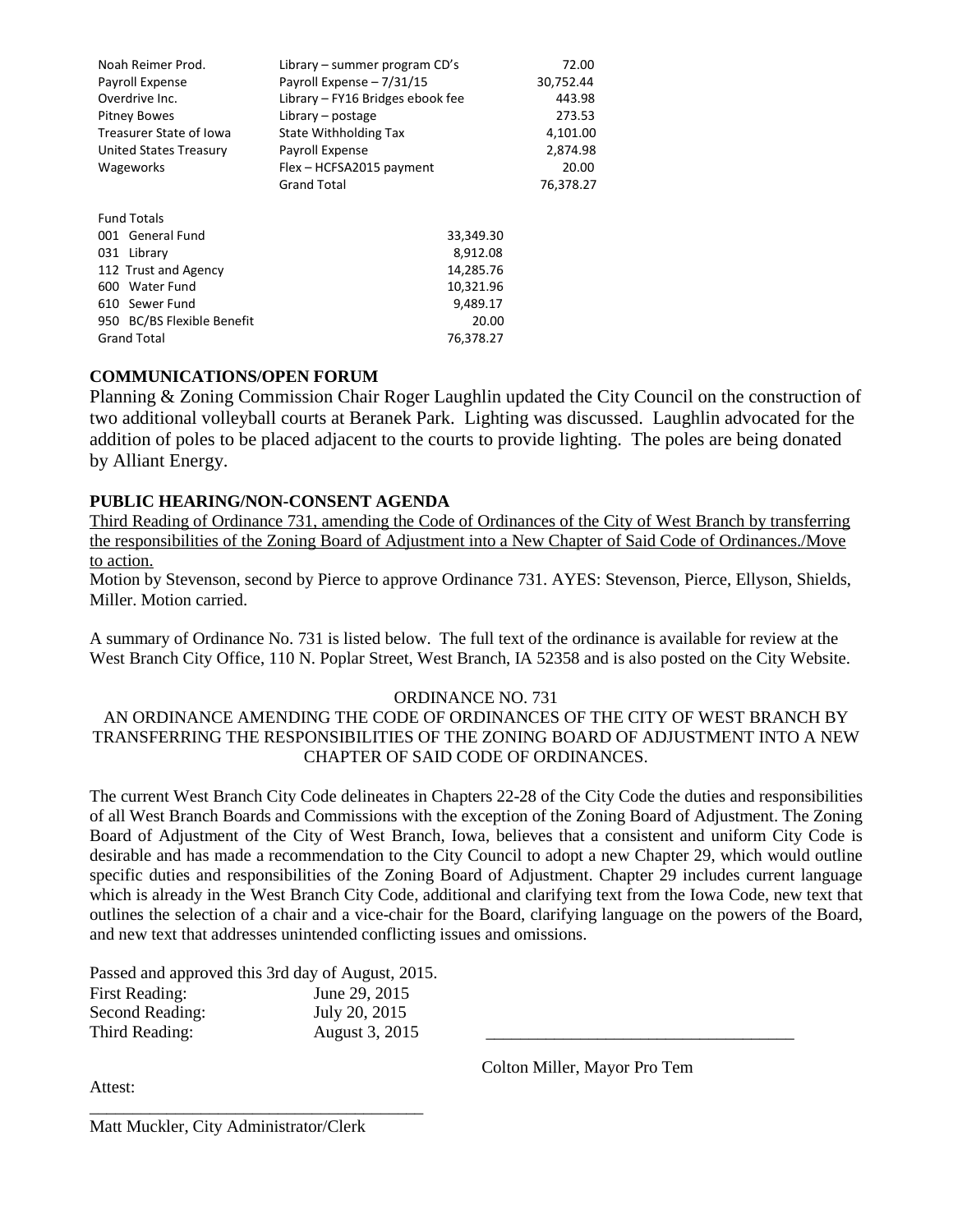Third Reading of Ordinance 733, adopting the existing City Code of the City of West Branch, Iowa as the Code of Ordinances of the City of West Branch, Iowa, 2015./Move to action.

Motion by Ellyson, second by Stevenson to approve Ordinance 733. AYES: Ellyson, Stevenson, Miller, Shields, Pierce. Motion carried.

#### ORDINANCE NO. 733

### AN ORDINANCE ADOPTING THE EXISTING CITY CODE OF THE CITY OF WEST BRANCH, IOWA, AS THE CODE OF ORDINANCES OF THE CITY OF WEST BRANCH, IOWA, 2015

**BE IT ENACTED** by the City Council of the City of West Branch, Iowa, as follows:

**SECTION 1. PURPOSE**. The purpose of this ordinance is to comply with the provisions of Section 380.8, Code of Iowa, requiring cities to compile a code of ordinances at least once every five years.

**SECTION 2. CODE ADOPTED.** The CODE OF ORDINANCES OF THE CITY OF WEST BRANCH, IOWA, 1999, as amended by Ordinances No. 506 through 729, both inclusive, being found to be correct and adequate for the City is hereby readopted as the CODE OF ORDINANCES OF THE CITY OF WEST BRANCH, IOWA, 2015, with the following amendments:

- A. TITLE. Section 1.01 is repealed and the following enacted in lieu thereof: "1.01 TITLE. This Code of Ordinances shall be known and may be cited as the Code of Ordinances of the City of West Branch, Iowa, 2015."
- B. DEFINITIONS. Section 1.02, subsection 5 is repealed and the following is enacted in lieu thereof: "5. 'Code of Ordinances' means the Code of Ordinances of the City of West Branch, Iowa, 2015."

**SECTION 3. AMENDMENTS.** All general ordinances of the City passed hereafter shall be in the form of an addition, amendment or repealer to the CODE OF ORDINANCES OF THE CITY OF WEST BRANCH, IOWA, 2015, and shall include proper references to title, chapter, and section or subsection to maintain the orderly codification of ordinances.

**SECTION 4. COPY ON FILE.** An official copy of the "CODE ORDINANCES OF THE CITY OF WEST BRANCH, IOWA, 2015," adopted by this ordinance, including a certificate of the City Clerk as to its adoption and the effective date, is on file in the office of the City Clerk and is available for public inspection.

**SECTION 5. EFFECTIVE DATE.** This ordinance shall be in full force and effect from and after its publication, as required by law.

Passed and approved this 3rd day of August, 2015. First Reading: June 29, 2015 Second Reading: July 20, 2015 Third Reading: August 3, 2015

Colton Miller, Mayor Pro Tem

Attest:

\_\_\_\_\_\_\_\_\_\_\_\_\_\_\_\_\_\_\_\_\_\_\_\_\_\_\_\_\_\_\_\_\_\_\_\_\_\_\_ Matt Muckler, City Administrator/Clerk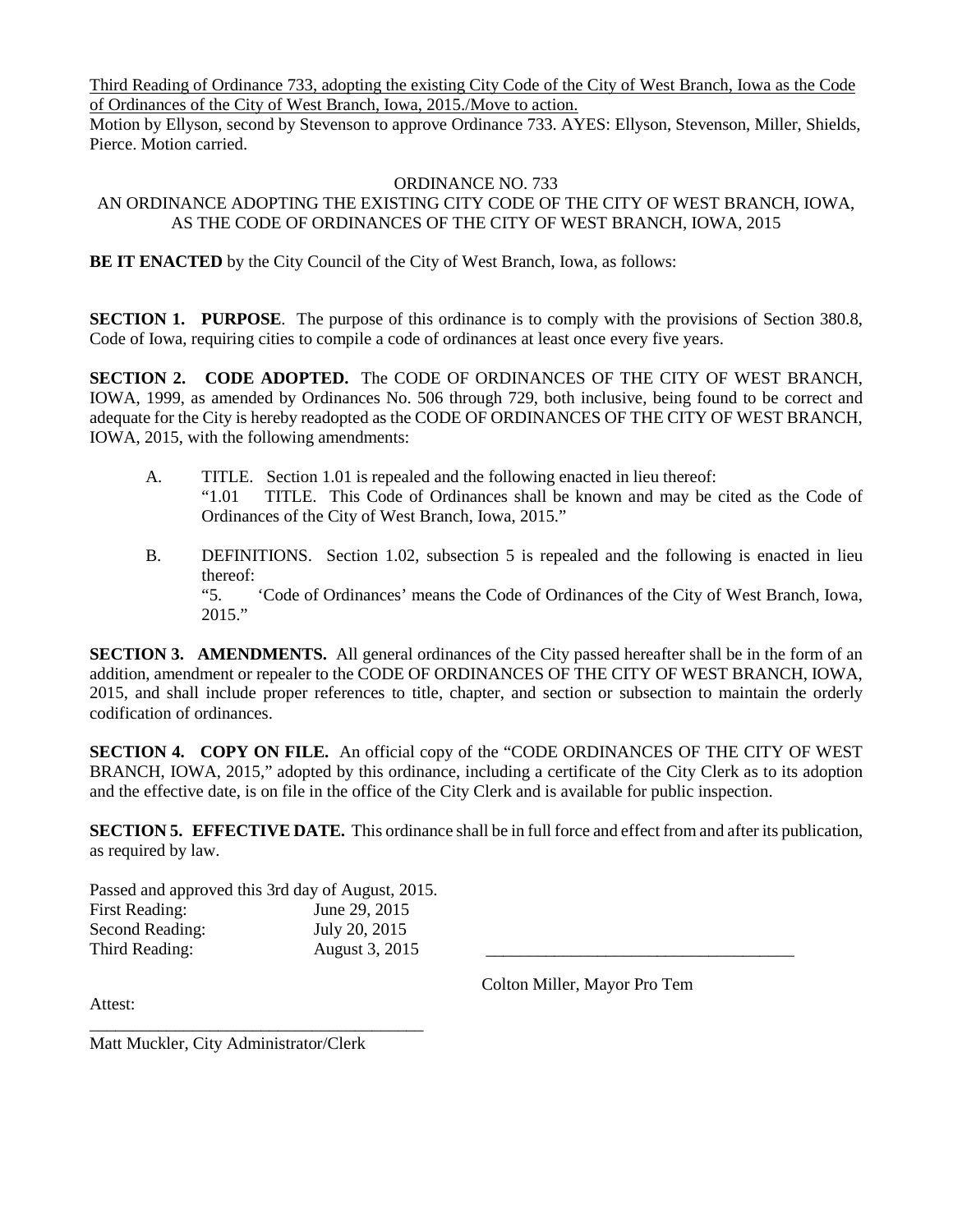Resolution 1334, approving those certain agreements in connection with the Public Improvements for S. Downey Street & Tidewater Drive./Move to action.

Olson stated that these are the easement agreements for the infrastructure projects that will take place in conjunction with the Casey's Project. Muckler stated that the easements are all signed except for the easement at the Kum N Go property, but that it is expected to be received soon. A building permit has already been pulled and construction is expected to commence soon.

Motion by Stevenson, second by Ellyson to approve Resolution 1334. AYES: Stevenson, Ellyson, Pierce, Shields, Miller. Motion carried.

Resolution 1362, approving the intent to appoint Roger Laughlin as Mayor until regular city elections./Move to action.

Olson offered an amendment to have the resolution appoint Laughlin rather than express the Council's intent to do so.

Motion by Ellyson, second by Shields to approve Resolution 1362 with the amendment that clarifies that the Council is appointing Roger Laughlin as Mayor, rather than expressing their intent to do so. AYES: Ellyson, Shields, Stevenson, Pierce, Miller. Motion carried.

Accept the resignation of Roger Laughlin from the West Branch Planning and Zoning Commission./Move to action.

Motion by Pierce, second by Shields to accept the resignation of Roger Laughlin from the Planning and Zoning Commission. AYES: Pierce, Shields, Miller, Ellyson, Stevenson. Motion carried.

### Councilperson Mary Beth Stevenson - Appointments/Move to action.

i. Elizabeth Seiberling – Planning & Zoning Commission, Dec. 31, 2018.

Stevenson stated that Seiberling was well qualified for service on the Commission, citing her background in architecture, and recommended her appointment to the Council.

Motion by Pierce, second by Shields to approve the appointment of Elizabeth Seiberling to the Planning  $\&$ Zoning Commission. AYES: Pierce, Shields, Stevenson, Miller, Ellyson. Motion carried

Resolution 1374, approving an amended Memorandum of Understanding between the West Branch Community School District and the City of West Branch, Iowa regarding the Summer League Ball Program./Move to action. Russell stated that the resolution would extend the terms of the agreement. Shields stated that there would be consolidated ordering for supplies and spoke in favor of the amended agreement. Pierce asked about the maintenance of the batting cages. Russell stated that the City would maintain the batting cages moving forward. Motion by Shields, second by Pierce to approve Resolution 1374. AYES: Shields, Pierce, Ellyson, Stevenson, Miller. Motion carried.

### Resolution 1375, setting a nuisance hearing for Robert W. Lucassen for 207 E. Green Street for 7:00 p.m. on August 17, 2015.

Olson stated that Mike Lucassen had already appeared before the Council on this issue. The actual owner of the house is Robert Lucassen and city staff has reissued the nuisance abatement in the name of Robert Lucassen. Robert Lucassen has requested a hearing in front of the Council, which is allowed for in the City Code. Motion by Shields, second by Pierce to approve Resolution 1375. AYES: Shields, Pierce, Miller, Ellyson, Stevenson. Motion carried.

Resolution 1376, approving the appointment of a selection committee for the consultant selection process for a City Highway Bridge Program Project with the Iowa Department of Transportation./Move to action. Muckler stated that this is the next step in the process. We now have an active funding agreement and the committee created by this resolution would select the engineering firm that will design the new bridge. Motion by Ellyson, second by Pierce to approve Resolution 1376. AYES: Ellyson, Pierce, Miller, Stevenson, Shields. Motion carried.